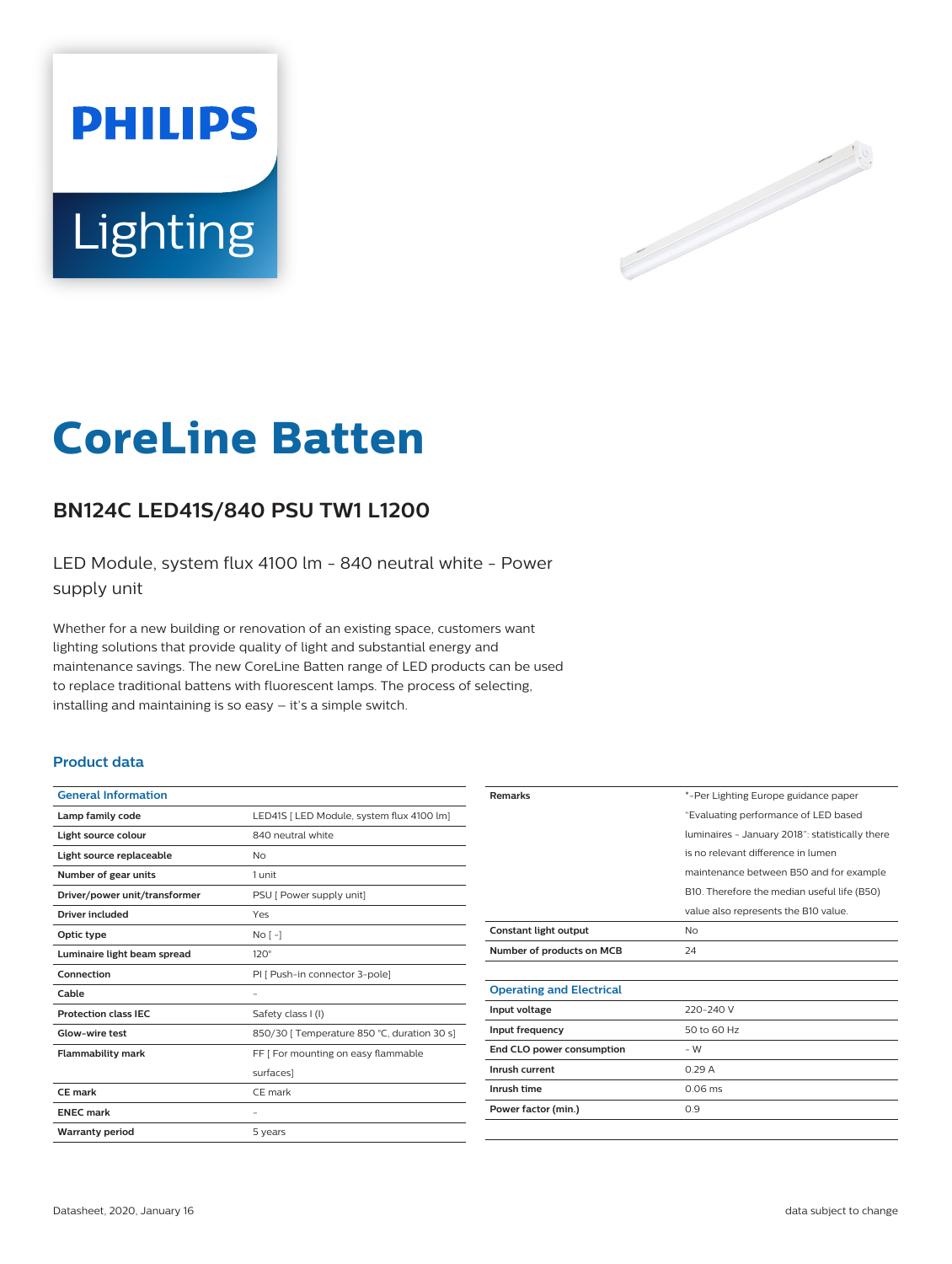## **CoreLine Batten**

| <b>Controls and Dimming</b>         |                                         | Initial input power                          | 38 W                  |
|-------------------------------------|-----------------------------------------|----------------------------------------------|-----------------------|
| Dimmable                            | N <sub>o</sub>                          | Power consumption tolerance                  | $+/-10%$              |
|                                     |                                         |                                              |                       |
| <b>Mechanical and Housing</b>       |                                         | <b>Over Time Performance (IEC Compliant)</b> |                       |
| <b>Housing material</b>             | Metal                                   | Control gear failure rate at median          | 5 %                   |
| <b>Reflector material</b>           | ٠                                       | useful life 50,000 h                         |                       |
| Optic material                      | -                                       | Lumen maintenance at median useful           | <b>L70</b>            |
| Optical cover/lens material         | Polycarbonate                           | life* 50,000 h                               |                       |
| <b>Fixation material</b>            | Stainless steel                         |                                              |                       |
| Optical cover/lens finish           | Frosted                                 | <b>Application Conditions</b>                |                       |
| Overall length                      | 1135 mm                                 | Ambient temperature range                    | 0 to +35 $^{\circ}$ C |
| Overall width                       | 64 mm                                   | Performance ambient temperature Tq           | $25^{\circ}$ C        |
| Overall height                      | 82 mm                                   | Suitable for random switching                | Yes                   |
| Colour                              | White                                   |                                              |                       |
| Dimensions (height x width x depth) | 82 x 64 x 1135 mm (3.2 x 2.5 x 44.7 in) | <b>Product Data</b>                          |                       |
|                                     |                                         | Full product code                            | 871869607474999       |
| <b>Approval and Application</b>     |                                         | Order product name                           | BN124C LED41S/840 PS  |
| Ingress protection code             | IP20 [ Finger-protected]                | EAN/UPC - product                            | 8718696074749         |
| Mech. impact protection code        | IK02 [ 0.2 J standard]                  | Order code                                   | 07474999              |
|                                     |                                         |                                              |                       |

| Initial Performance (IEC Compliant) |                      |  |
|-------------------------------------|----------------------|--|
| Initial luminous flux               | 4100 lm              |  |
| Luminous flux tolerance             | $+/-10%$             |  |
| Initial LED luminaire efficacy      | 108 lm/W             |  |
| Init. Corr. colour temperature      | 4000 K               |  |
| Init. colour rendering index        | >80                  |  |
| Initial chromaticity                | (0.38, 0.38) SDC M<5 |  |

| Ambient temperature range          | 0 to +35 °C.                    |  |
|------------------------------------|---------------------------------|--|
| Performance ambient temperature Tq | $25^{\circ}$ C                  |  |
| Suitable for random switching      | Yes                             |  |
|                                    |                                 |  |
| <b>Product Data</b>                |                                 |  |
| Full product code                  | 871869607474999                 |  |
| Order product name                 | BN124C LED41S/840 PSU TW1 L1200 |  |
| EAN/UPC - product                  | 8718696074749                   |  |
| Order code                         | 07474999                        |  |
| Numerator – quantity per pack      |                                 |  |
| Numerator – packs per outer box    | 8                               |  |
| Material no. (12NC)                | 910503910279                    |  |
| Net weight (piece)                 | 1.450 kg                        |  |

 $850^{\circ}$ C  $\overline{K}$  O2  $\overline{\bigoplus}$ 

**Warnings and Safety**

**Dimensional drawing**



**CoreLine Batten BN120C-BN126C**